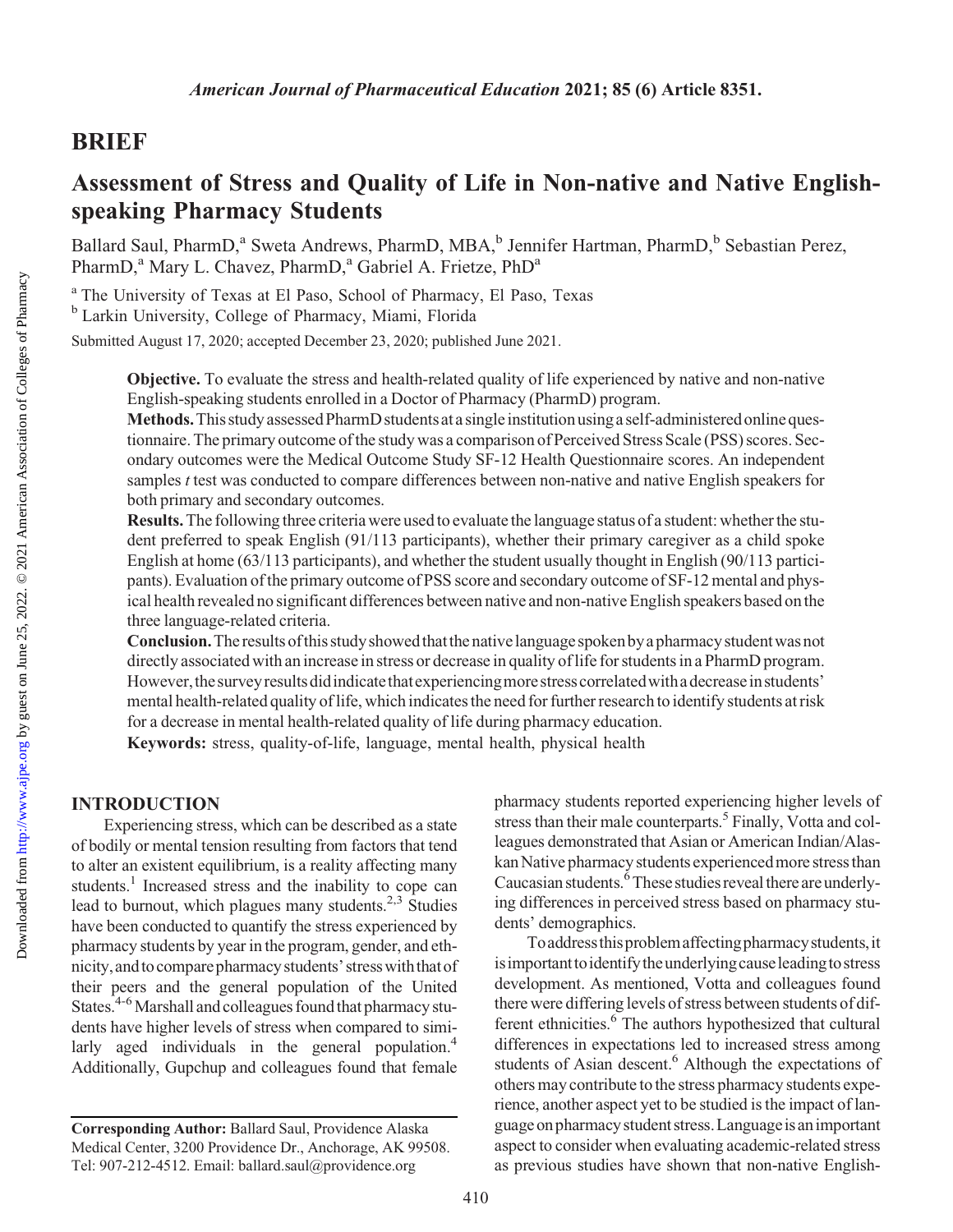speaking students face unique difficulties compared to native English-speaking students.<sup>7,8</sup> Desselle and colleagues found that non-native English-speaking students, on average, scored lower on examinations than their counterparts and reported having more difficulty taking adequate notes[.7](#page-4-0) Diaz-Gilbert and colleagues demonstrated that preceptors perceived that non-native English-speaking students on advanced pharmacy practice experiences  $(APPEs)$  had inadequate writing abilities.<sup>8</sup> An increase in academic difficulties, the rigor of the pharmacy program, and the competitive nature of professional school could contributetothedevelopmentofanincreasedlevelofacademicrelated stress.

Despite studies evaluating stress in pharmacy programs and the effect oflanguage on academic performance, there is currently no literature on the effect of spoken native language on stress in the pharmacy program. In addition, as the student population continues to become more diverse,<sup>[9](#page-4-0)</sup> it is important to understand the effects of spoken native language on students in a Doctor of Pharmacy (PharmD) program.

This research provides information regarding stress in pharmacy students related to their native language. Additionally, this research serves to identify characteristics leading to the development of academic-related stress and how this effects the student's overall well-being. The primary objective of this study was to determine the effect of a pharmacy student's native language on perceived stress. The secondary objective was to determine the effect of this type of stress on students' health-related quality of life.

## METHODS

This study was approved by the Institutional Review BoardatTheUniversityofTexasatElPaso.A 40-item questionnaire was designed that contained four sections: demographics, student stress measurement, health-related quality of life, and self-perception of non-native English speakers.

The 10 questions in the demographics section collected information on the participants age, gender, year in the program, ethnicity, self-reported grade point average (GPA), age at which the participant began speaking English, and language preference. The three items on language preference were used to evaluate primary and secondary outcomes.

Student stress was measured using the questions on the 10-item version of the Perceived Stress Scale (PSS-10), which is a validated scale created by Cohen and colleagues (Cronbach  $\alpha$ =.82).<sup>[10,11](#page-4-0)</sup> In the present study, the reliability coefficient demonstrated acceptable internal consistency (Cronbach  $\alpha$ =.90). The survey was scored as described by Cohen and colleagues.<sup>10,11</sup> The numerical answer from each question was added to obtain a participant'stotal score on a scale of 0-40, with perceived stress increasing as the total score increased. Four of the questions were reversescored items.

Students' health-related quality of life was evaluated using the previously validated Medical Outcome Study SF-12 Health Questionnaire (Mosier alpha PCS=0.88; Mosier alpha  $MCS = 0.82$ ) created by Ware and col-leagues.<sup>[12,13](#page-4-0)</sup> The rights to use this tool were obtained from QualityMetric, Inc, prior to survey distribution. This 12-item questionnaire measures health-related quality of life with relation to both physical and mental health, and responses result in a separate composite score for each domain. The score for each domain was calculated as described in the manual obtained from QualityMetrics.<sup>[15](#page-4-0)</sup> The composite score for each domain is calculated to report physical- and mental health-related quality of life separately. The physical health domain focused on aspects such as physical functioning and pain, while the mental health domain focused on aspects such as social functioning and vitality. Scores are reported as *t* scores, with lower scores indicating a decrease in quality of life.

Eight questions were developed by the investigators that were intended to measure students' perception of difficulties experienced in the program. Findings from the eight questions are not reported here as these items were not validated and the analyses did not meet assumptions because of the small sample size.

Information forthe studywas collected using an online questionnaire administered through QuestionPro (2020 QuestionPro). A list of pharmacy students enrolled in the first three professional years (P1-P3) was obtained from the Office of Student Affairs. A survey overview and invitation were emailed to all students one week prior to survey administration. Because the survey tool required a fourweek recall, the link to complete the survey was provided to students during the fifth week of the spring semester. The amount of stress that pharmacy students experience throughout a semester may vary; thus, the survey was only open for two weeks. A reminder email was sent to students during the two weeks to encourage participation. Although students could complete the questionnaire online at any time during the two-week period, the P1, P2, and P3 classes were each allotted 15-minutes during a scheduled class sessionto complete the survey. For each class of students for which an 80% survey completion rate was achieved, a \$50 gift card was raffled off to a student in that class (ie, a name was drawn at random fromthelist of students obtained fromthe university'sOfficeofStudentAffairs).Participantswere reminded participation was voluntary, confidential, anonymous, and not a program requirement. To facilitate privacy, the data from each completed survey was downloaded from QuestionPro and maintained on the principal investigator's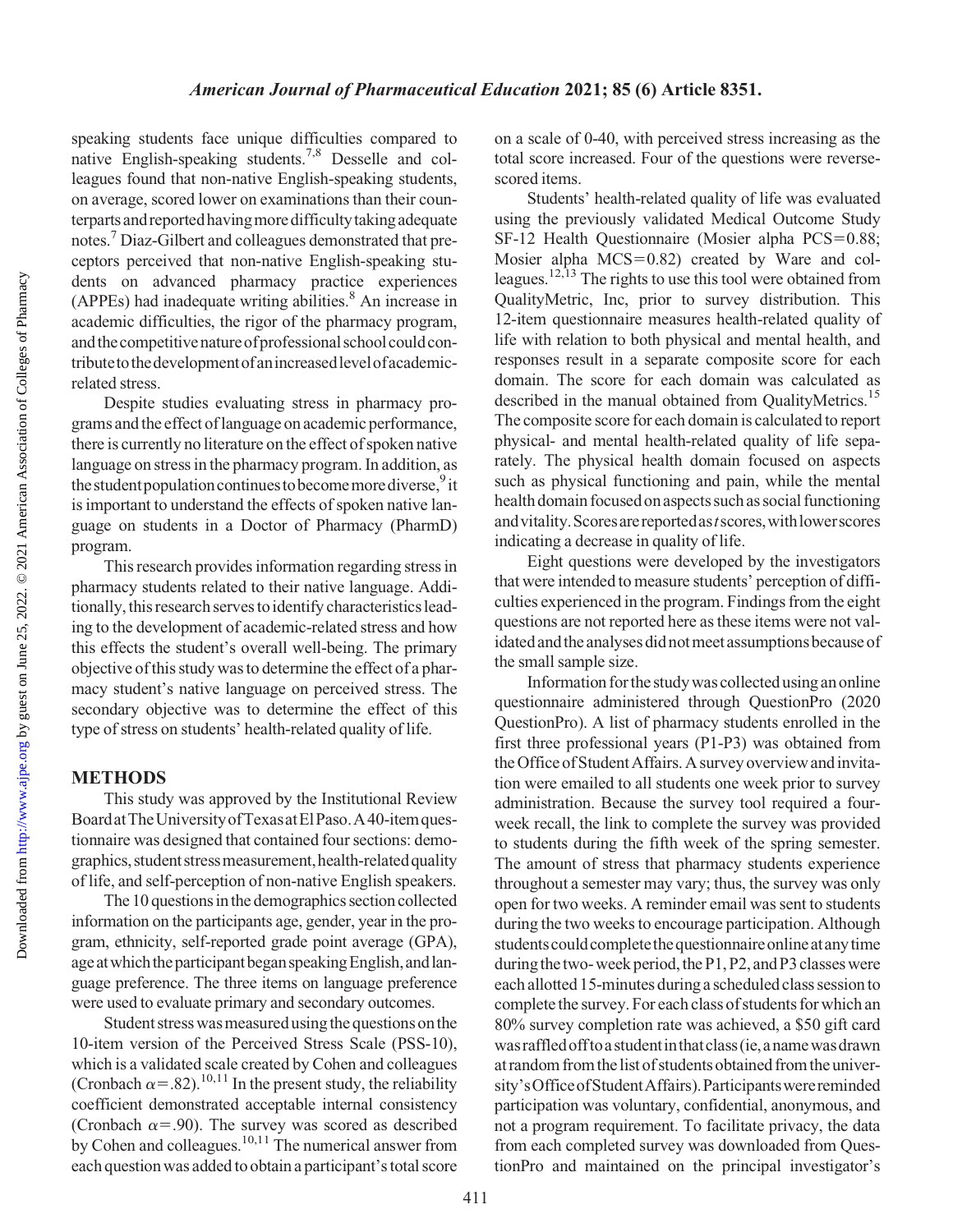<span id="page-2-0"></span>Table 1. Demographics of Non-native and Native Englishspeaking Pharmacy Students Who Completed an Assessment of Stress and Quality of Life

| <b>Variable</b>            | Total Responses $(N=113)$ $(\%)$ |
|----------------------------|----------------------------------|
| Biological sex             |                                  |
| Female                     | 60(53.1)                         |
| Missing data               | 1(0.9)                           |
| Race                       |                                  |
| White                      | 84 (74.3)                        |
| Multi-ethnic               | 17(15.0)                         |
| African American           | 5(4.4)                           |
| Pacific Islander           | 4(3.5)                           |
| Missing data               | 3(2.7)                           |
| Hispanic or Latino         |                                  |
| Yes                        | 94 (83.2)                        |
| No                         | 18 (15.9)                        |
| Missing <sup>a</sup>       | 1(0.9)                           |
| Pharmacy year <sup>a</sup> |                                  |
| P <sub>1</sub>             | 57 (50.4)                        |
| P <sub>2</sub>             | 40 (35.4)                        |
| P <sub>3</sub>             | 15(13.3)                         |
| Missing data               | 1(0.9)                           |
| <b>GPA</b>                 |                                  |
| 2.00-2.49                  | 1(0.9)                           |
| 2.50-2.99                  | 11(9.8)                          |
| 3.00-3.49                  | 35(31.3)                         |
| 3.50-4.00                  | 65 (58.0)                        |
| Missing data               | 1(0.9)                           |

encrypted, company computer. The stored data did not contain any personal identifiable information, thereby ensuring confidentiality for all study participants.

Following completion of the survey, the data were compiled, PSS and SF-12 scores were calculated, and data were

analyzed using SPSS software (IBM). The approachto analysis included examining means and standard deviations for continuous variables and percentages for nominal data. Chi-square analyses examined the associations between the dependent variables (PSS, SP-12 Mental Health, and SP-12 Physical Health) and demographic variables. Correlation analyses examined the associations between the outcome variables. Independent samples  $t$  tests were used to determine whether language impacted the dependent variables. A Hedges g was calculated to provide an effect size index to accompany each  $t$  test. To prevent the inflation of type I error due to multiple testing, a Bonferroni adjustment was set to  $\alpha$ =.017 ( $\alpha$ =.05/3) for each family of tests.

An a priori power analysis using G-Power indicated 109 participants were needed to provide an 80% chance of detecting a moderate effect size  $(r=0.236)$  in PSS scores with a 1-tailed test. The effect size of 0.236 was estimated from a study conducted by Mann and colleagues, who assessed the association between proxies of being a nonnative English speaker and the Perceived Stress Scale, with correlations ranging from -0.236 to -0.398.<sup>13</sup> Analysis of variance was only conducted if  $t$  tests revealed significant findings.

#### RESULTS

The study was distributed to 149 pharmacy students enrolled at the institution. Of the 149 students, 113 students (75.8%) completed the questionnaire. Study participants included 113 pharmacy students (Mean= $26.9$ , SD= $6.0$ enrolledin a school of pharmacy at a public research university in the Southwest during the didactic portion of the program (P1-P3 years). The majority of the sample identified as female (53.1%) and Hispanic (83.2%). Approximately a third (74.3%) of the participants identified as White, 15.0% as multi-ethnic, 4.4% as Black or African American, and 3.5% as Asian/Pacific Islander. Approximately half

|                   | Table 2. Correlation of GPA, Stress, and Quality of Life $(N=112)$ |                |              |               |
|-------------------|--------------------------------------------------------------------|----------------|--------------|---------------|
|                   |                                                                    |                |              |               |
| $1.$ GP $A^a$     |                                                                    |                |              |               |
| 2. PSS            | $-.18$                                                             |                |              |               |
| 3. SF-12 Physical | .30 <sup>c</sup>                                                   | $-.14$         |              |               |
| 4. SF-12 Mental   | $.22^{\rm b}$                                                      | $-.78^{\circ}$ | $-.10$       |               |
| Mean (SD)         | 4.46 $(0.71)$                                                      | 19.74 (7.24)   | 51.99 (7.98) | 37.09 (12.79) |
| N                 | 112                                                                | 110            | 111          | 111           |

Abbreviations: GPA = grade point average, PSS = Perceived Stress Scale, SF-12 Physical = Physical domain of Medical Outcome Study SF-12 Health Questionnaire, SF-12 Mental = Mental domain of Medical Outcome Study SF-12 Health Questionnaire<br><sup>a</sup> Indicates that Spearman correlations are reported. All other correlations are reported using Pearson's Correlation

$$
\frac{p}{c} \leq 0.05
$$

 $p < .01$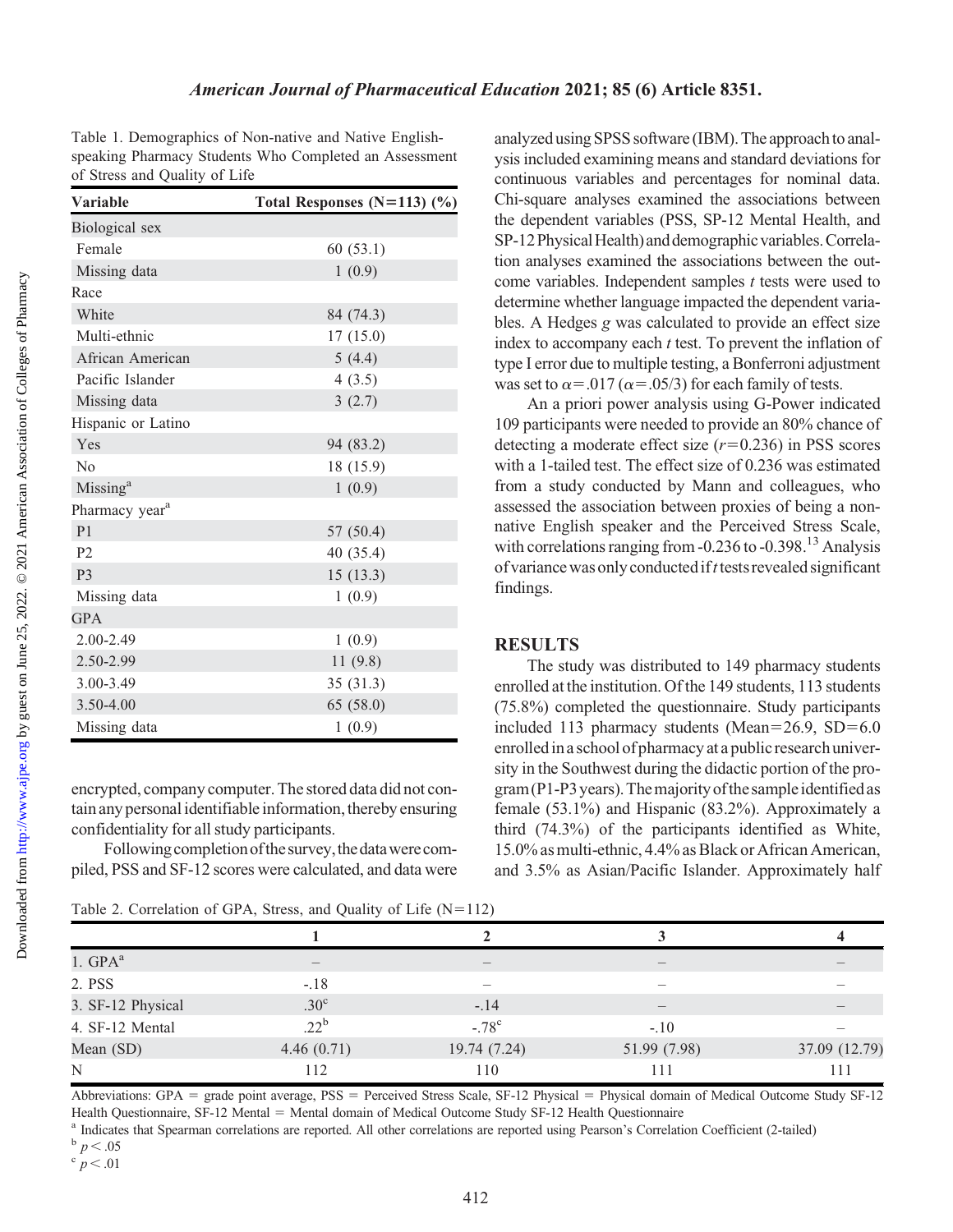(50.4%) were enrolled in the P1 year, 35.4% in the P2 year, and 13.3% in the P3 year.

A series of independent samples  $t$  tests revealed no difference in stress or quality of life between native and nonnative English speakers (Table 3). However, correlational analyses revealed several significant associations ranging from -0.78 to 0.3 (Table [2\)](#page-2-0). A strong negative correlation emerged between the PSS and the SF-12 Mental domain, indicating an increase in perceived stress was correlated with a decrease in mental health-related quality of life in the pharmacy students completing the survey. In addition, a strong positive correlation emerged between selfreported GPA and the SF-12 Physical domain.

#### DISCUSSION

The results of this study did not find a significant association between students' perceived stress or health-related quality of life and native language. These findings are important to pharmacy educators in the continued pursuit of identifying and addressing underlying causes of stress because this study revealed that being a non-native English speaker did not result in increased perceived stress or decreased quality of life.

The current study is not without limitations. First, this project was completed at a single university located on the United States-Mexico border. This limitation is important for a few reasons, given the demographic information, we can assume that most of the non-native English-speaking students had Spanish as their native language. This is important as previous literature has revealed that Asian and American Indian/Alaskan Native students experience an increased level of perceived stress while completing their pharmacy education[.6](#page-4-0) Therefore, the study may not accuratelyassesstheeffect ofbeinga non-nativeEnglish speaker on stress and quality of life, but rather the effect of being a native Spanish speaker. Second, all students in our program are required to study Spanish, which could in turn increase stress for native English speakers. The increased burden on English speakers therefore might have acted to equalize differences in stress between the two populations. Next, having students self-report their GPA may have led to discrepancies between reported and actual figures but would not have altered the findings of the primary or secondary objectives and was necessary to ensure the anonymity of participants. Finally, the institution was a new school of pharmacy and only had a student population of P1, P2, and P3 students, which excluded P4 students completing advanced pharmacy practice experiences (APPEs). Although differences based on year in the program was not an objective, having a large proportion of P1 students may have skewed the average PSS score as stress probably

|                                         |                   | PSS  |                   |                                  | <b>SF-12 Physical</b> |      |                          | SF-12 Mental    |         |
|-----------------------------------------|-------------------|------|-------------------|----------------------------------|-----------------------|------|--------------------------|-----------------|---------|
| <b>Duestion</b>                         | M(SD)             |      | p value Hedges' g | $M(SD)$ <i>p</i> value Hedges' g |                       |      | M (SD) p value Hedges' g |                 |         |
| Preference for English                  |                   |      |                   |                                  |                       |      |                          |                 |         |
| Native English speaker                  | 19.92 (7.16)      | .556 | 0.15              | 52.52 (7.88)                     | .122                  | 0.39 | 36.91 (13.00)            | .756            | $-0.08$ |
| Non-Native English speaker              | 18.84 (7.74)      |      |                   | 49.41 (8.14)                     |                       |      | 37.92 (12.00)            |                 |         |
| Primary caregiver spoke English at home |                   |      |                   |                                  |                       |      |                          |                 |         |
| Native English speaker                  | (147)<br>20.17 (7 | .465 | 0.14              | 52.66 (8.10)                     | $\ddot{31}$           | 0.20 | 36.71 (13.15)            | $\overline{71}$ | $-0.07$ |
| Non-Native English speaker              | 19.15 (6.95)      |      |                   | 51.08 (7.80)                     |                       |      | 37.61 (12.40)            |                 |         |
| Thoughts in English                     |                   |      |                   |                                  |                       |      |                          |                 |         |
| Native English speaker                  | 19.86 (7.07)      | .716 | 0.09              | 52.24 (7.95)                     | .478                  | 0.17 | 36.85 (13.03)            | .686            | $-0.09$ |
| Non-Native English speaker              | 19.20 (8.14)      |      |                   | 50.84 (8.19)                     |                       |      | 38.14 (11.89)            |                 |         |